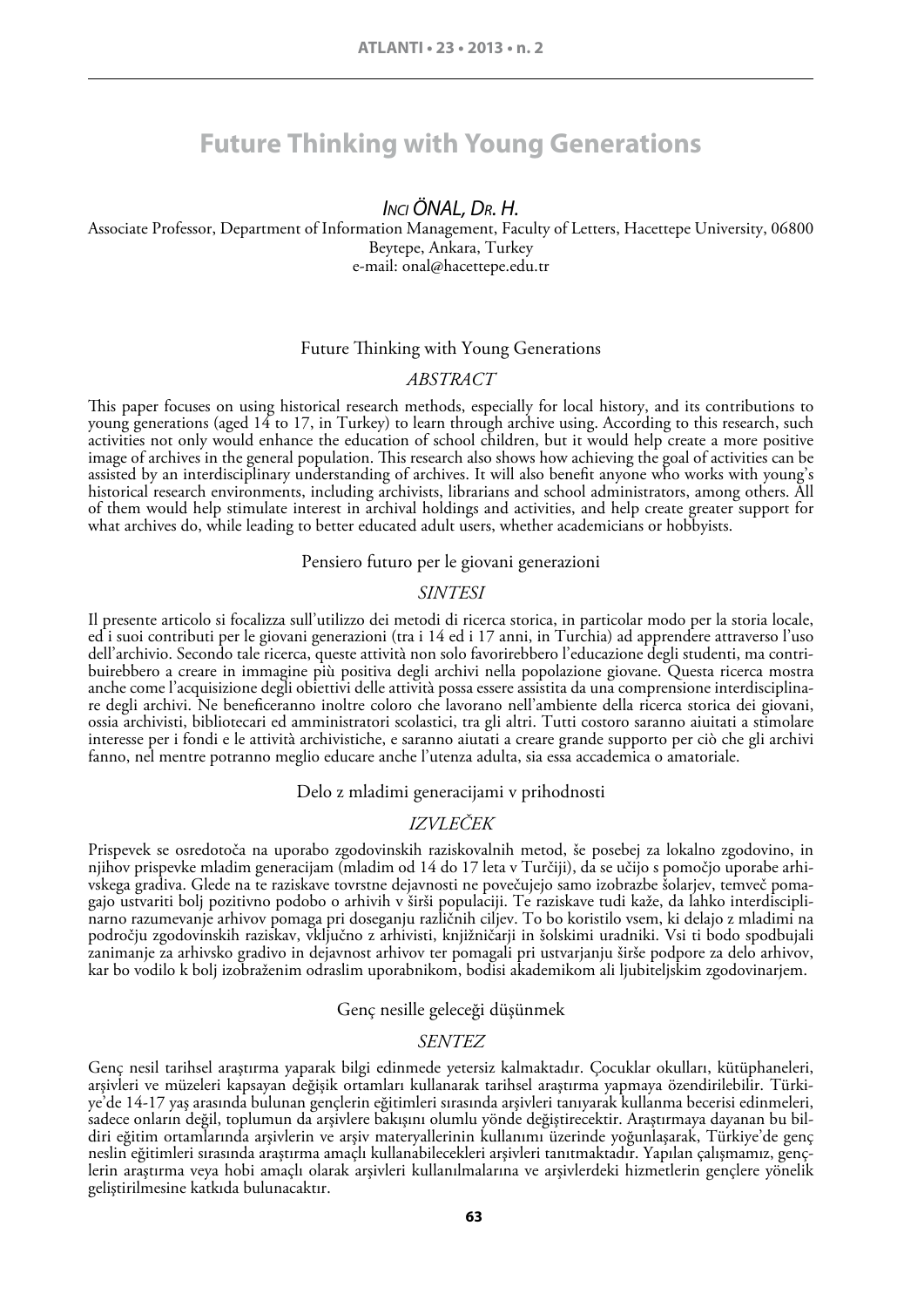# Introduction

Education is a lifelong journey which consists of all experiences gained in and out of school and where all social values contribute to. "School" is the social institution which is responsible of educating individuals; integrating their desires with the objectives of society, through educational programs, transforming them into goals to be achieved and thus responsible in bringing up qualified individuals. Regardless of social standing, schools aspire to adapt to individual necessities, social values, advancing technology, future living conditions and any other progress that may arise. "Information" that will no doubt ignite changes and developments in the future and which, in turn, will mean success for individuals and institutions has become stock capital and the main power supply. "Learning," on the other hand, is a course of action of everyday life and as is in its every stage, the "use of information and archival materials (documents and/or records)" is an essential element for existence.

The term "information and archival services" entails services provided collectively by various information centres and their different resources, however, this study will solely concentrate on services that are only provided by archives for historical research and educational purposes. While the first part of this research will define the users of archival materials in education; the second section will reveal efforts that have been employed in how archival materials are used; the third will focus on the archival services in education; and the last will provide basic information on archives that are open to the young researchers (aged 14 to 17) in Turkey. The study will conclude by mentioning the current developments and future expectations in the area in question.

# I. Archival Materials Users in Education

The developments in education has led to significant changes in recent years and some of these consist of: attaching importance to "being informed on general subjects" rather than just "specializing in certain areas"; benefiting from every resource and settings available in order to acquire information instead of being stuck to "limited number of books"; mastering critical thinking and problem-solving skills; promoting teamwork; and goes without saying, the necessity to use technology on every level. Naturally, institutions in higher education are means to expend the developments that transpire in area of education through services provided in teaching, research and society. By incorporating these developments into curriculums, publishing-administrative-learning methods, they in turn will allocate back to society. Collaboration between teachers and students from all grades and the managers of centres that deliver the services in question will provide an effective use of information; the best way to manage time; assimilation with educational technologies; listening, reading, writing and information literacy; as well as the aspiration of life-long learning.

The users of archival materials in education consist of:

- 1. "Students" who conduct studies involving their lessons, homework, thesis as well as want to occupy their free time;
- 2. "Teachers" that guide students in their field of study and personal interest as well as introduce them to these information centres by encouraging students to make use of them;
- 3. "Scientists" that conduct researches;
- 4. "Principals" that follow the latest developments on different matters as education, pedagogy, administration and regulations;
- 5. "Local education administrators" such as directors of provincial education who want to introduce and implement the developments in education within their area of jurisdiction;
- 6. "School personnel" that require information in line with their personal interest and work.
- 7. "Professional users" who prepare promotional materials involving education institutions and who work on various different levels in line with their professions;
- 8. "Librarians, archivists, record managers, document managers and their co-workers" who have taken upon the organization of information as well as the management of archival materials.
- 9. "Amateur researchers" and "information-archival materials users" who aim to conduct studies aside from those mentioned above (Chowen, 2005, p. 23-54).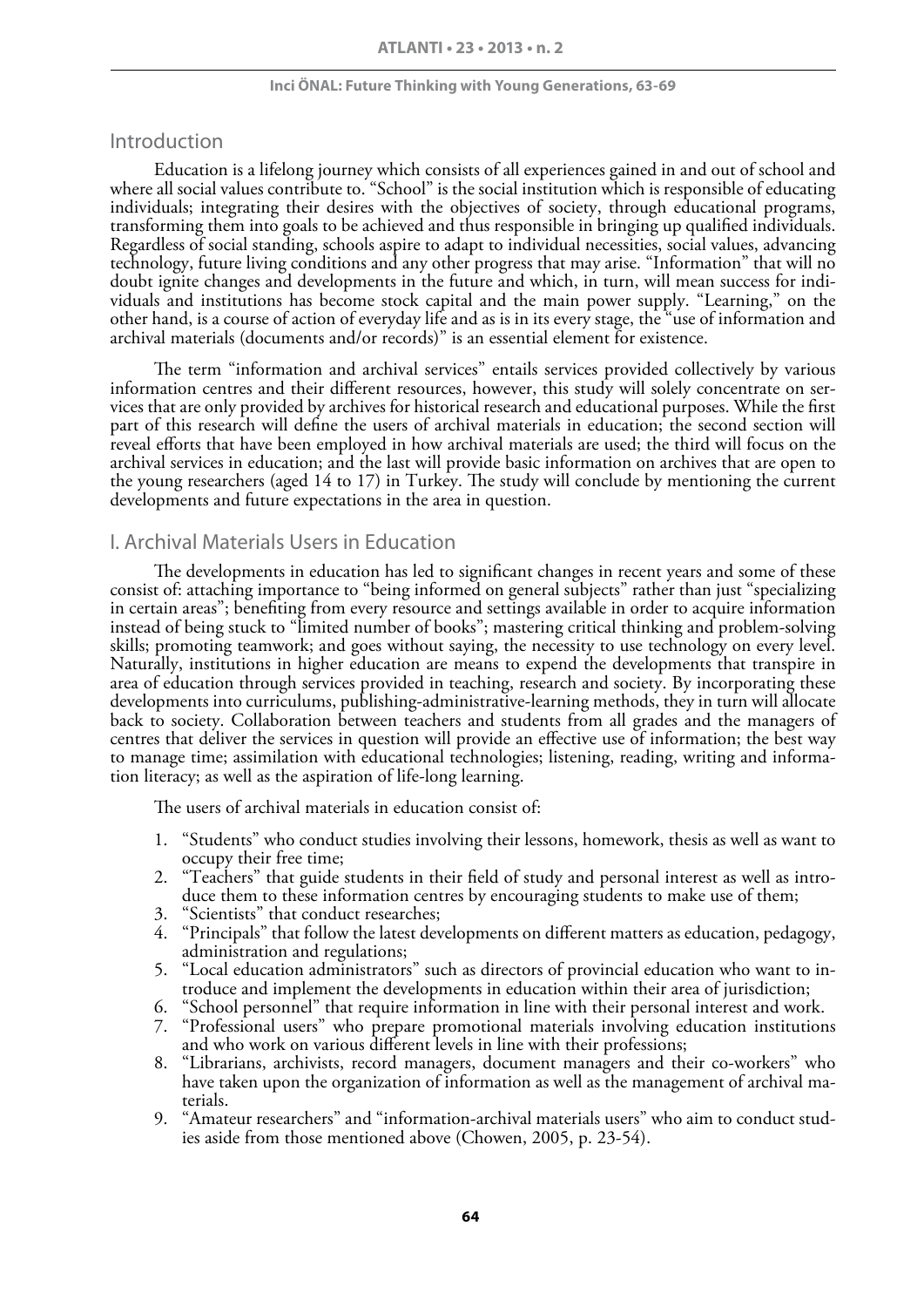Solving problems, making historical research, monitoring developments, management and en- tertainment are the most common areas where information and archival materials are utilized. The aim is to transform individuals to lifelong users of information and archival materials; initiating from their<br>pre-school years, in every stage of their education, throughout their professional career. The importance given to information in national and international studies is also reflected in the area of educa-<br>tion.

# II. Efforts involving the Use of Archival Materials

School library media centres, libraries, archives, and museums have long thought of themselves as "teaching" institutions. The main educational role of the archives was seen as fostering and supporting scholarly research. An examination of these and other sources suggests seventh-fold classification of approaches that have been used to bring together schools and archives:

- 1. Projects and activities involving students in archival research;
- 2. Useful suggestions for becoming familiar with the use of archival material;
- 3. Educational programs on the work and role of archives;
- 4. Visits, exhibitions and cultural programs;
- 5. The production of archives-based teaching kits;
- 6. The formation of school-based archives;
- 7. The establishment of organizational linkages and cooperation between teachers, librarians and archivists (Osborne, 1986-1987).

# III. Archival Services in Education

In order to achieve a successful use of archives, it is necessary to initially examine those people employed to keep the records in these centres. Following a certain set of rules, the archival materials should undergo a procedure where it is prepared to be put into service. Rules which will enable the utilization should initially be drafted and then applied.

The areas that benefit from use of archival materials in education the most are:

- 1. Studies promoting archives and record management;
- 2. Researches employing historical research methods;
- 3. Management services;
- 4. Records and information retrieval services;
- 5. Educational services provided for every individual and group in education;
- 6. All kinds of promotions organized through exhibitions and publicity.

The archival materials provided for service consist of:

- 1. "Published documents" such as books, articles, thesis, official publications, guidebooks, map, etc.
- 2. "Unpublished documents" such as archival documents, manuscripts, administrative records, etc.
- 3. "Auditory documents" that consists of all types of audio recordings.
- 4. "Visual documents" that entails all kinds of visual records.
- 5. "Electronic documents" that entails every records on digital format.
- 6. Basically every document concerning life (Cherry, 2010, p: 449-478; Fasick, 2011, p: 101- 115).

Activities that involve archival services in education:

- 1. Making policies that will permit the formation of archive systems within educational institu- tions;
- 2. Making plans that will enable educators and students to make use of these archives;
- 3. To publish documents that will introduce the different types of archives and areas to make use of existing records;
- 4. Organizing seminars and meetings to explain on how to benefit from archives and archival materials in education;
- 5. Allowing an active use of archives in education via developing research projects.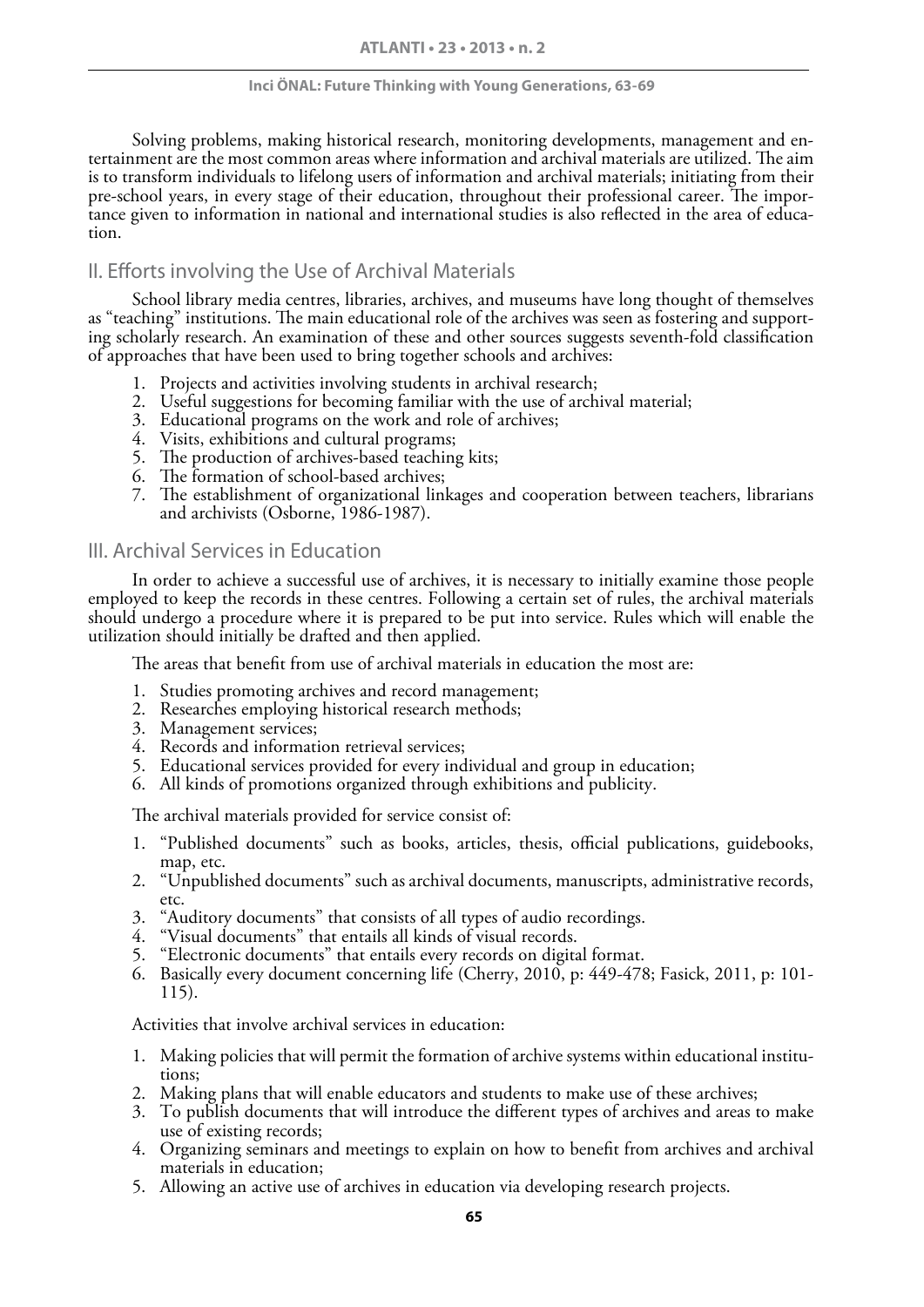# IV. Archives for Young Generations

Archives for young generations can be subdivided into at least two categories; we will try to indicate some of the characteristics of each one of them, in Turkey:

### **I. Government Archives 1. Prime Ministry Government Archives: Ottoman Archives**

Today there are 600.000 records, archival materials and documents the number of which is stated with millions dating back to Ottoman Government (if we exclude the ones kept in the archives out of the country), which has a developed record and which has spread to a geography, currently inhabiting 39 states. Prime Ministry Government Archive is in the quality of being a main centre that can be applied when not only the history of Turkey but also the history of North Africa, the Balkans, Middle East and Caucasia is supposed to be researched and it is beyond any doubt the first place that can be visited for the local history researches. Today, the number of the classified records in the Ottoman Archive is over 40 million. In fact, Prime Ministry Government Archive is a follow-up of Hazine-i Evrak Otoman Government Archive. Due to this reason, even if significant part of the Ottoman Archive was classified according to the record keeping, some catalogues that are called with the names of such persons as-Muallim Cevdet, Eli Emiri, Ibnulemin, Kamil Kepeci-or chronology based are avail- able, which had been made and classified till 1930s.

We can encounter the documents regarding the local history almost in all classifications of the archive. Non- Muslim congregation records regarding the non-Muslim congregations in the region and church records, documents of such ministries as pious foundations, ministry of trade, public works, Ministry of Interior, Ministry of Education following the Tanzimat Reform Era, document of the Private Treasury of the Ottoman Sultan regarding the properties of the padishahs in the region, Hatt-i humayuns, Records of Muhimme (Significant events), record of complaints, record of judgments (for 19th century), royal decrees, Yıldız Archive are among the records remembered first. It is possible for you to learn about the record and document indexes in the Ottoman Archive and contents of these both from the published guides of the archive and on internet.

### **2. General Directorate of Land Registry Cadastre, Kuyud-i Kadime Archive**

In the General Directorate of Land Registry Cadastre, 2322 land title cadastral record books dating back to the period between 15th and 19th centuries and 14.023 volumes belonging to the Turkish geography between 1847-1933, 8227 volumes belonging to Ottoman lands outside of Turkey; in total, 22.250 land title minute books are available.

### **3. Archive of General Directorate of Foundations**

Presence of the foundations in the communal life from the city centres to the rural areas is known by everybody. Archive of General Directorate of Foundations is a kind of archive that lives as the Archive of Land Registry Cadastre and that is applied regarding the current matters. More significantly, it is the first institution to be visited by a local historian regarding the foundations spreading in the researched region/city and is memory of Ottoman Period with its total 2150 records and approximately 30.000 foundation certificates including foundation certificate-charters (vakfiye) in which<br>foundations are written, typeface records (hurufat defterleri) in which daily procedures of the foundations are written, deed papers in which disagreements regarding the foundation properties are written. Also, in the Archive of the Foundations, 90% of the foundation certificate-charters have been translated to current alphabet (these translations equal to 30% within the general document sheet of the foundations.) 10 volumes of catalogue prepared in an alphabetic order by the General Directorate of the Foundations according the name of the foundation are available.

### **4. Court Records (Şeriyye Sicilleri) and National Library Court Records Collections**

Muslim judge records or court records are the daily recollection of the life continuing in the lo- cal scale. Even if these registries are called as the court records, their contents are not only comprised of the legal disagreements regarding the complaint and the decisions made by the Muslim judge (kadı) regarding these issues. In the Ottoman system, the Muslim Judge was liable for some of the municipality works in addition to the jurisdiction duties and security; regulation, detection and control of the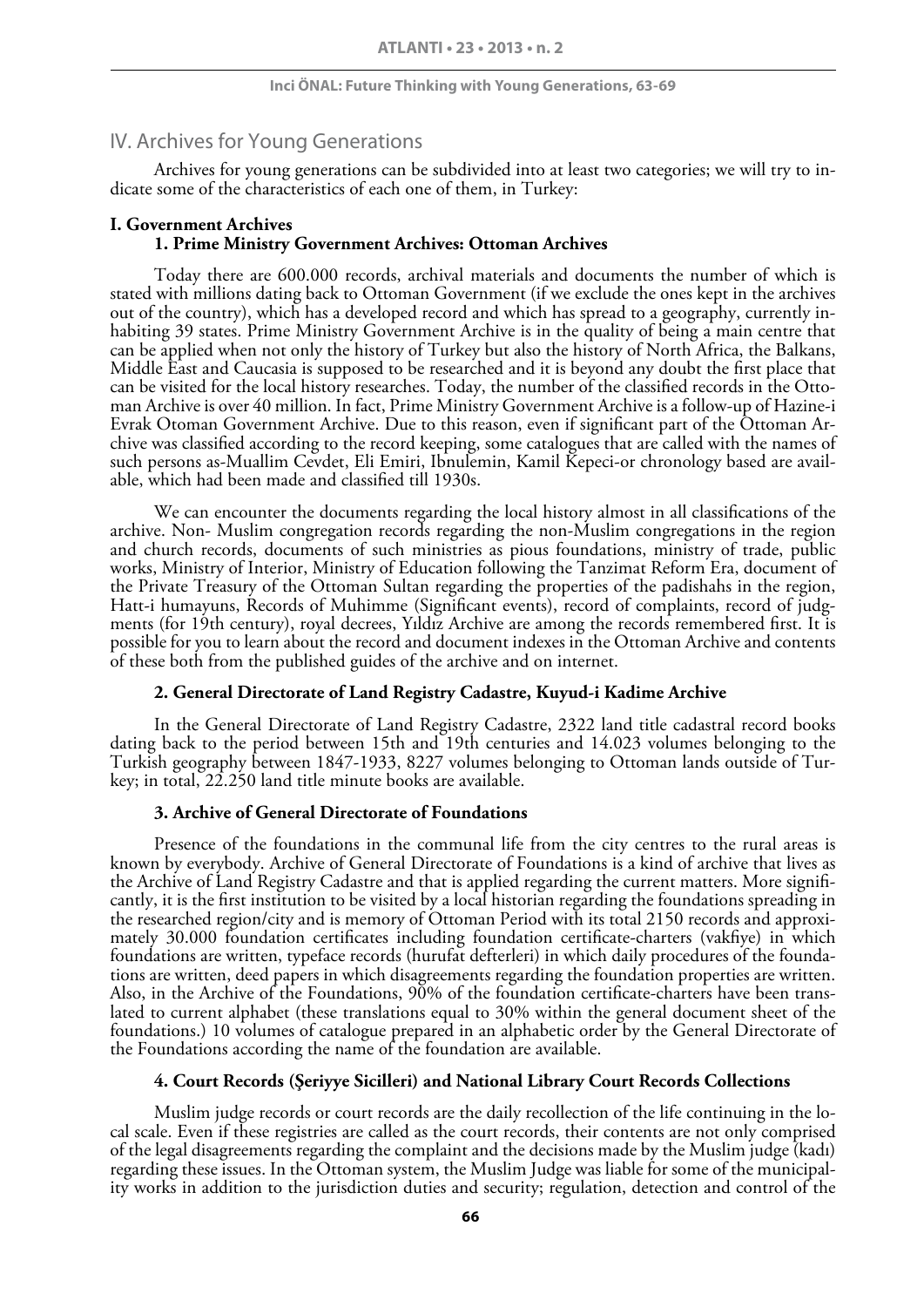prices, construction, exploration, repairing decisions are included in the definition of the duty of the Muslim judge (kadı) and Muslim judge has to process every kind of detail into the registry. Also, the Muslim judge is liable for announcing every kind of command to the public and to apply it. Muslim judges are at the same time a kind of notary; explorations, power of attorneys, even purchase-sales transactions, renting of the foundation properties, registers belonging to the commercial agreements, bails, bequests and freeing the sales are included in the registries. Without any doubt, registries regarding the position of various hostilities are available; decisions regarding such events as murder, injuring, jugglery, theft within the scope of the criminal law, marriage, divorce, heritage record within the scope of civil law and receivables-debts matters within the law of obligations have been issued as a document Also, the Muslim Judge registers the significant days, festivals and such extraordinary situations as earthquake, fire, drought, flood.

Court records that have been kept in the archaeology and ethnography museums in the cities, have been currently collected in Ankara National Library, excluding the ones in Istanbul Mufti's Office Library (Istanbul Muftugulu Kutuphanesi).

#### **5. Republic Period Documents and Prime Ministry Republic Archives**

Even if Republic Period Archive was officially founded in 1976, it retrieved a regulation that enabled the transferred of the material in the state offices to the Republic Period Archive, sufficient numbers of personnel and building that could provide archive service in 1988.

In the Republic Archive, records that have been classified and presented to the researchers are comprises of Decisions of Ministerial Cabinet, Common Enactment, Prime Ministry Personal Secretary, Ministry of Public works, General Directorate of Land and Resettlement Works, Directorate of Religious Affairs. What kind of documents can we find regarding the local history or congregation/ community lives within the catalogues material? For example, in order to get knowledge about acquiring Turkish citizenship, decisions of Ministerial Cabinet belonging to 1923-44 can be applied. (Collective /individual) acceptances to the citizenship shall give the picture of the migration to Turkey, at least till 1944 and therefore, it is effective in terms of congregation/community works. The records indicating where the migrants who migrated to Anatolia were located are among the records of General Directorate of Land and Resettlement Works covering 1907-1944 period records. Records of General Directorate of Land and Resettlement indicate the distribution of the real estate deeds, location of the refugees, land allocation, every kind of refugee and obligatory settlement actions What is more, catalogues of General Directorate of Land and Resettlement included the records regarding the catering and settlement of the Greeks and Armenians who were subject to migration prior to 1923.

On the other hand, Catalogues of Ministry of Public Works present versatile material pool to the researchers in the dictation of city, region and county histories with its documents including such subjects as regulation of the transportation within the city, urbanization, water, road, tramway and provision of electricity and harbour service of foundation of a facility, drying the swamps, railways and various tariffs. As for the document of Directorate of Religious Affairs, with this archive material, it is possible to observe the different perspective of the life in the city and towns. Documents of General Directorate of Religious Affairs covering some cities (Amasya, Antalya, Artvin, Bilecik, Bursa, Diyarbakır, Edirne, Erzurum, Giresun, Isparta, Icel, Istanbul, Izmir, Kayseri, Kocaeli, Konya, Kutahya, Manisa, Mugla, Ordu, Sakarya, Samsun, Siirt, Tekirdag, Zonguldak) are very rich documents to indicate the general aspect of how application of Republic Period Revolutions and Ramadan, Zakat, Islamic Alms-Charity are experienced in the local regions.

### **II. Institution Archives 1. Retirement Fund Archive**

Retirement Fund has an archive centres that was founded in 1994. Even if the Retirement fund was founded in 1950, it has documents belonging to Abdulhamid Period (with the archives of various retirement fund transferred to it). In the archive where two translators are assigned for the translation and classification of Ottoman documents, studies of taking inventory are on-going. Retirement Fund Archive is significant especially in terms of family history and it in the quality of being used as a source for determining the profile of the civil servant or getting information about the administrators that had distinctive roles in the history of the region.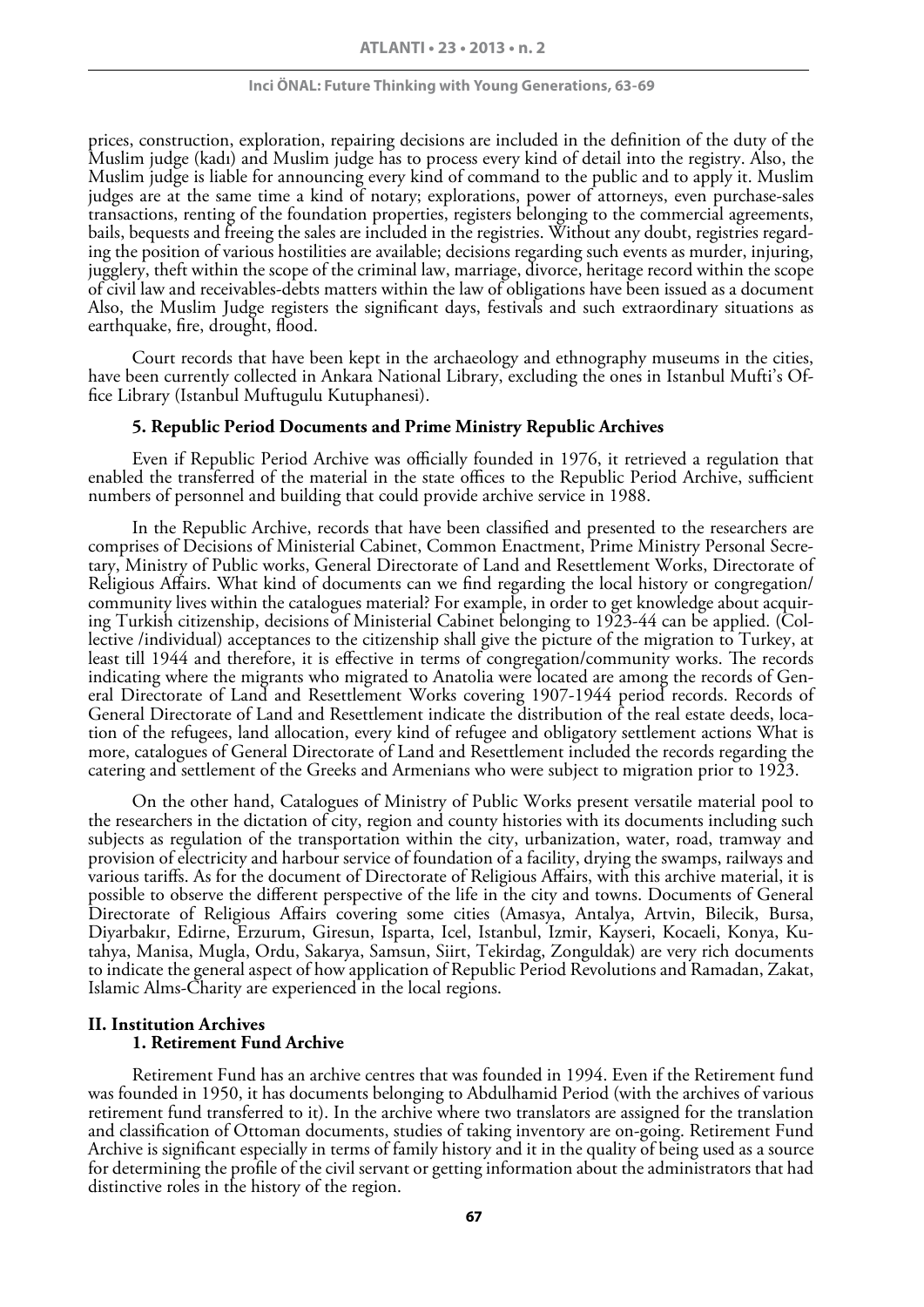### **2. Kizilay Archive**

Kizilay Archive is a place used by less researchers. Having been founded in 1896, it can contribute to the local history researches in two basic subjects: First of these is, migration, population Exchange, collective asylum actions, because here every kind of trace can be found here regarding every kind of migration to Turkey from Balkan Wars to 1950s. Second one is the examination of the poverty in specific period in a specific region /vicinity. Another record group that may be in Kizilay archive is related with the natural disasters. Kizilay Archive has been partially arranged. At least, beginning from institution corresponded in 1878, till 1948, documents in the meantime have been catalogues. Last part of the archive belonging to the Ottoman Period; include the maps and Collection of Besim Omer Pasha Photograph album.

# V. Conclusion

It has become mandatory to take the new values that have arisen into consideration as the area of education has witnessed unlimited number of progresses during the 2000s. Hence, people as teachers, students, managerial personnel and parents have started to attach more importance to information in order to increase the success and productivity of education centres. While the scope of the work provided has extended, the targeted group of customers have also diversified. In this respect, even as every user group is considered important for information and document services in education, children and young adults have especially become centre of focus in recent years. These services which are provided in libraries have become customary however their effort to increase the use of archives for educational purposes is a new concept.

Regarding the future, there are many things that can be done:

- 1. Developing basic skills in informatics which will gain access to printed, nuncupative and electronic materials;
- 2. Specifically accumulating and/or purchasing info archival materials;
- 3. In context of archival materials; approval, preservation of existing educational material and putting them into use/service;
- 4. Cataloguing and classification of library resources one by one while undertaking archival materials in groups;
- 5. Explaining the stages of a research;
- 6. Evaluation, synthesis of various archival materials and preparing them for utilization;
- 7. Guiding researches so as to be more productive;
- 8. Disclosure and preservation of national cultural heritage;
- 9. Recognition of achievements that have come about as result of researches on national and international level;
- 10. Acquisition and maintenance of a reading habit;
- 11. Achievement of personal skills; especially that of mastering "critical thinking";
- 12. Providing information resources and archival materials backup in order to maintain the continuance of managerial services;
- 13. Organizing exhibitions and providing publicities in order to promote these services;
- 14. Making and implementing plans in developing the utilization archival materials;
- 15. Establishing personal and institutional contacts with associations, institutions, history and social science teachers, librarians, and archivists.

Archives and related institutions that contribute to young generations (aged 14 to 17, in Turkey) need to determine:

- 1. On what level to provide services;
- 2. User services;
- 3. On what type of personnel, physical conditions and its property value should be.

Educational centres are only a small section of a changing and developing society, however, they are institutions that encourage communities by affecting the construction of society and breaking new ground for the much needed change within its constitution. As we approach the 21st century we see that an effective utilization of information and document is the basis for raising qualified individuals.